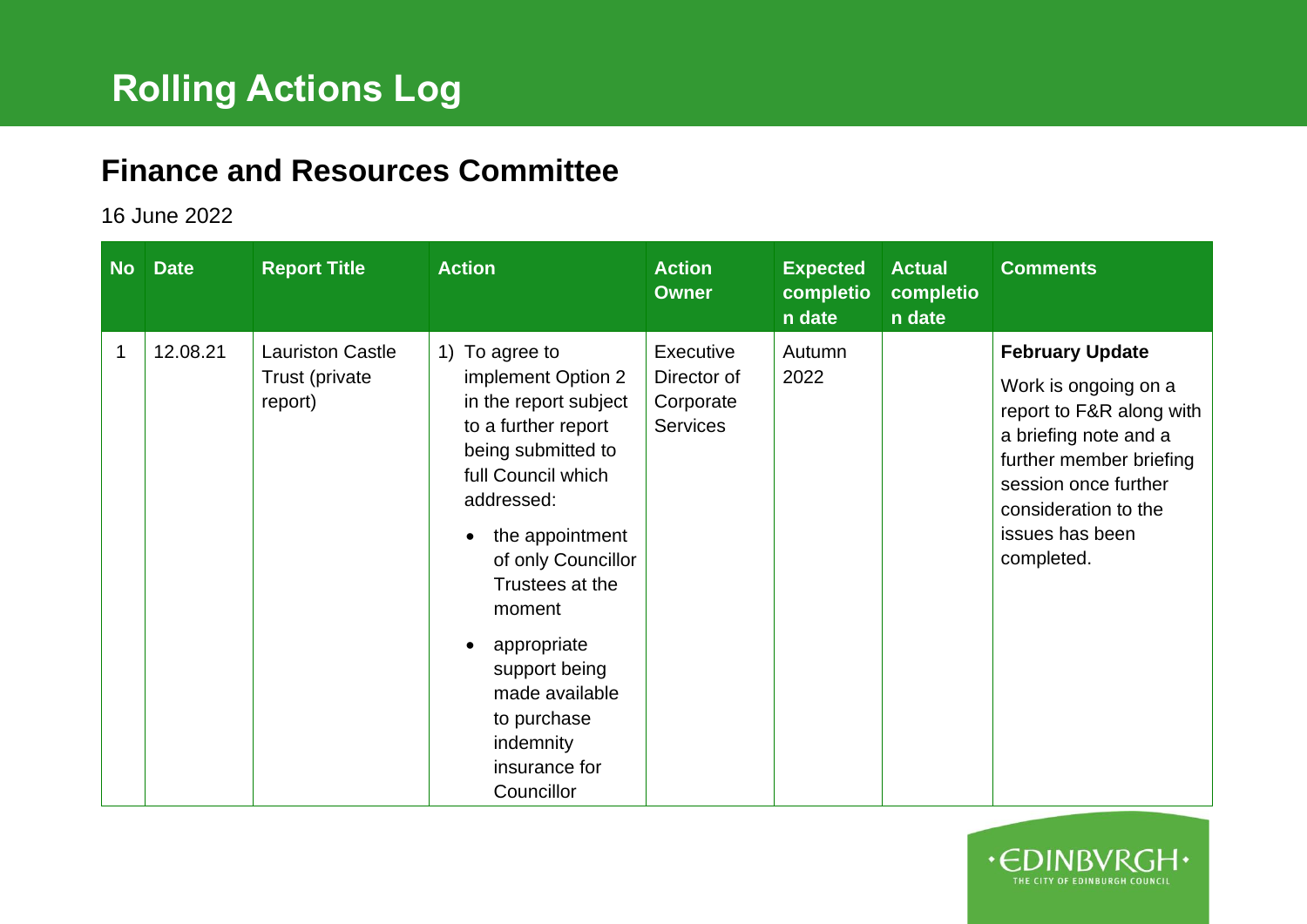| <b>No</b> | <b>Date</b> | <b>Report Title</b> | <b>Action</b>                                                                                                                                                                                                                                                          | <b>Action</b><br><b>Owner</b>                            | <b>Expected</b><br>completio<br>n date | <b>Actual</b><br>completio<br>n date | <b>Comments</b> |
|-----------|-------------|---------------------|------------------------------------------------------------------------------------------------------------------------------------------------------------------------------------------------------------------------------------------------------------------------|----------------------------------------------------------|----------------------------------------|--------------------------------------|-----------------|
|           |             |                     | trustees and<br>providing legal<br>and<br>administrative<br>support for at<br>least 6 months<br>a routemap<br>$\bullet$<br>setting out a<br>proposed way<br>forward for the<br>Trust.                                                                                  |                                                          |                                        |                                      |                 |
|           |             |                     | 2) To agree that the<br><b>Executive Director of</b><br><b>Corporate Services</b><br>examine the<br>arrangements for the<br>other trusts of which<br>the Council was sole<br>trustee with<br>reference to the<br>arrangements<br>agreed for Lauriston<br>Castle Trust. | Executive<br>Director of<br>Corporate<br><b>Services</b> | Autumn<br>2022                         |                                      |                 |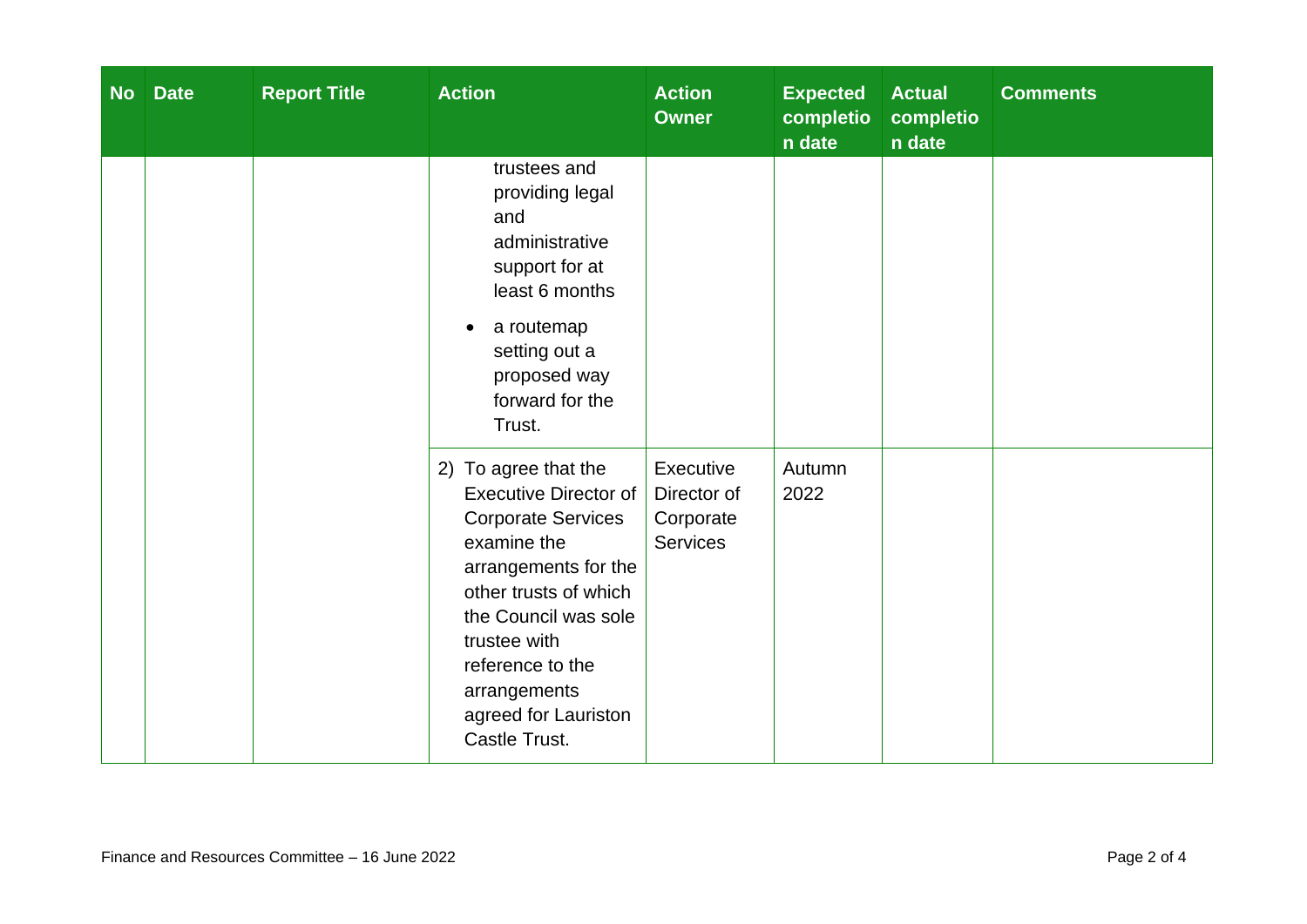| <b>No</b>      | <b>Date</b> | <b>Report Title</b>                                                                 | <b>Action</b>                                                                                                                                                                                                                                                                           | <b>Action</b><br><b>Owner</b>                                                                                                    | <b>Expected</b><br>completio<br>n date       | <b>Actual</b><br>completio<br>n date | <b>Comments</b>                                                                                                                                                    |
|----------------|-------------|-------------------------------------------------------------------------------------|-----------------------------------------------------------------------------------------------------------------------------------------------------------------------------------------------------------------------------------------------------------------------------------------|----------------------------------------------------------------------------------------------------------------------------------|----------------------------------------------|--------------------------------------|--------------------------------------------------------------------------------------------------------------------------------------------------------------------|
| $\overline{2}$ | 07.10.21    | <b>Workforce</b><br><b>Dashboard</b>                                                | To agree to provide a<br>joint report by the<br>Interim Director of<br><b>Education and</b><br>Children's Services and<br>the Service Director -<br>Human Resources to<br>be submitted to a future<br>committee following a<br>review of fixed term<br>contracts for teaching<br>staff. | Interim<br>Director of<br>Education<br>and<br>Children's<br><b>Services</b><br>Service<br>Director-<br>Human<br><b>Resources</b> | $\ln$<br>progress-<br>completion<br>date TBC |                                      |                                                                                                                                                                    |
| 3              | 09.12.21    | <b>Work Programme</b>                                                               | To request a written<br>update on Councillor<br>Corbett's motion to<br>Council from May 2021<br>on Bridges and<br>Investment in<br>Craiglockhart and<br><b>Colinton Dells.</b>                                                                                                          | Executive<br>Director of<br>Place                                                                                                |                                              |                                      | <b>Briefing circulated</b><br>February 2022;<br><b>Committee in March</b><br>2022 agreed action to<br>remain open until clarity<br>on when work would<br>commence. |
| 4              | 03.03.22    | Granton<br><b>Waterfront Phase</b><br>$1 - Pre-$<br><b>Development</b><br>Services- | To note a briefing would<br>be provided to each<br>Group's spokes people<br>outlining the outcome of<br>the procurement                                                                                                                                                                 | Executive<br>Director of<br>Place                                                                                                |                                              |                                      |                                                                                                                                                                    |